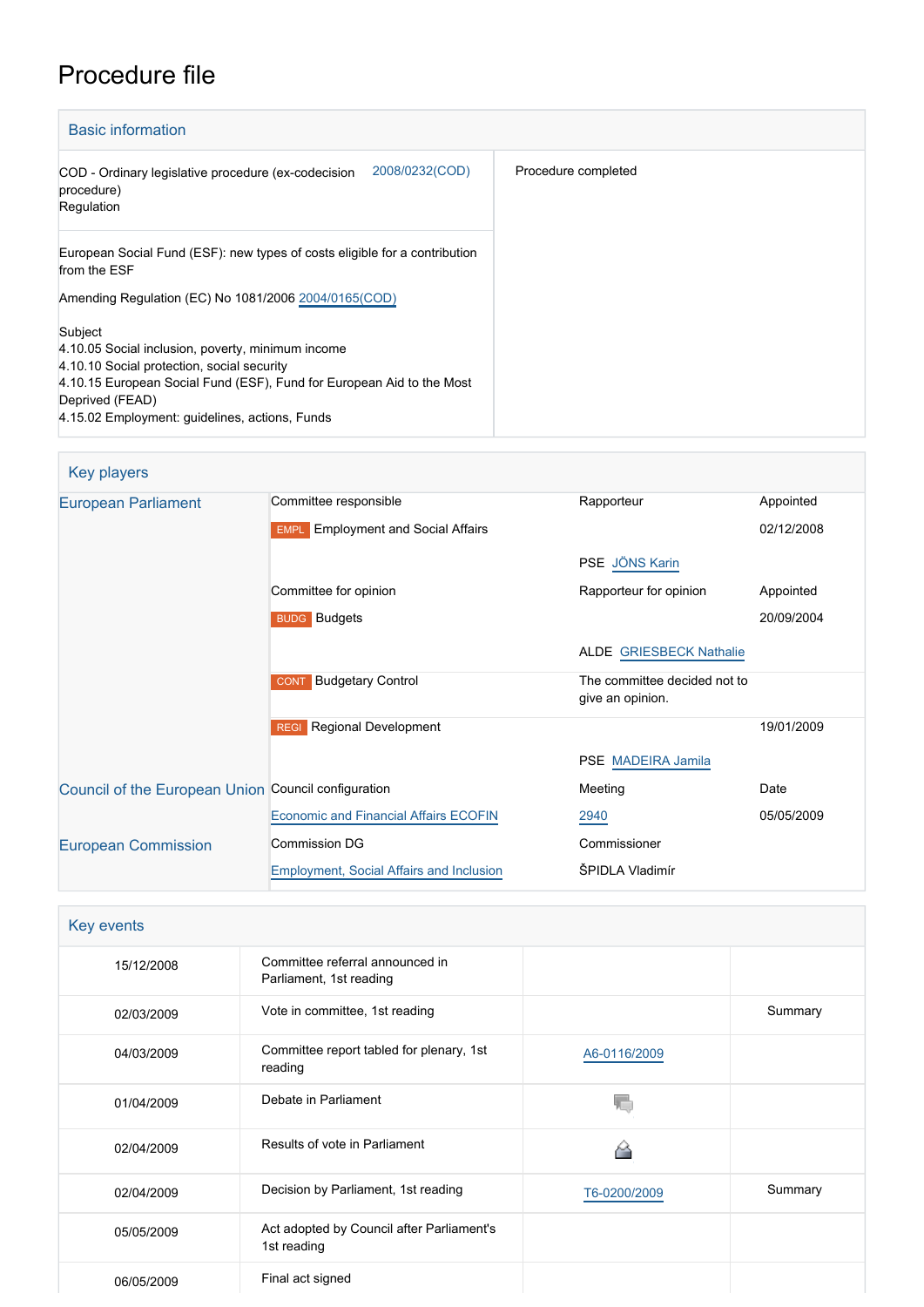| 06/05/2009 | End of procedure in Parliament          |  |
|------------|-----------------------------------------|--|
| 21/05/2009 | Final act published in Official Journal |  |

| <b>Technical information</b> |                                                                |
|------------------------------|----------------------------------------------------------------|
| Procedure reference          | 2008/0232(COD)                                                 |
| Procedure type               | COD - Ordinary legislative procedure (ex-codecision procedure) |
| Procedure subtype            | Legislation                                                    |
| Legislative instrument       | Regulation                                                     |
|                              | Amending Regulation (EC) No 1081/2006 2004/0165(COD)           |
| Legal basis                  | EC Treaty (after Amsterdam) EC 148                             |
| Stage reached in procedure   | Procedure completed                                            |
| Committee dossier            | EMPL/6/70361                                                   |

#### Documentation gateway

| Legislative proposal                                               |             | COM(2008)0813  | 26/11/2008 | EC.        | Summary |
|--------------------------------------------------------------------|-------------|----------------|------------|------------|---------|
| Committee draft report                                             |             | PE418.258      | 20/01/2009 | EP         |         |
| Committee opinion                                                  | <b>REGI</b> | PE418.452      | 13/02/2009 | EP         |         |
| Amendments tabled in committee                                     |             | PE420.144      | 16/02/2009 | EP         |         |
| Committee opinion                                                  | <b>BUDG</b> | PE419.942      | 23/02/2009 | EP         |         |
| Committee report tabled for plenary, 1st<br>reading/single reading |             | A6-0116/2009   | 04/03/2009 | EP         |         |
| Text adopted by Parliament, 1st<br>reading/single reading          |             | T6-0200/2009   | 02/04/2009 | EP         | Summary |
| Draft final act                                                    |             | 03618/2009/LEX | 06/05/2009 | <b>CSL</b> |         |

## Additional information

| National parliaments       | <b>IPEX</b> |
|----------------------------|-------------|
| <b>European Commission</b> | EUR-Lex     |

### Final act

 [Regulation 2009/396](https://eur-lex.europa.eu/smartapi/cgi/sga_doc?smartapi!celexplus!prod!CELEXnumdoc&lg=EN&numdoc=32009R0396) [OJ L 126 21.05.2009, p. 0001](https://eur-lex.europa.eu/JOHtml.do?uri=OJ:L:2009:126:SOM:EN:HTML) Summary

# European Social Fund (ESF): new types of costs eligible for a contribution from the ESF

PURPOSE: to amend the ESF Regulation to introduce elements necessary to the simplification of its administration and use.

PROPOSED ACT: Regulation of the European Parliament and of the Council.

CONTENT: in the face of the current financial crisis and economic downturn, the Commission proposes to amend the European Social Fund Regulation (ESF Regulation (EC) No 1081/2006) in order to ensure that the latter is used to its full potential to alleviate problems of the unemployed, in particular the most vulnerable. The Commission notes that everything must be done to encourage the effective, efficient and fast uptake of available resources, without compromising the principles of sound financial management.

In this framework the aim of this proposal is to add a further, simpler, method of spending the European Social Fund, so that its contribution to